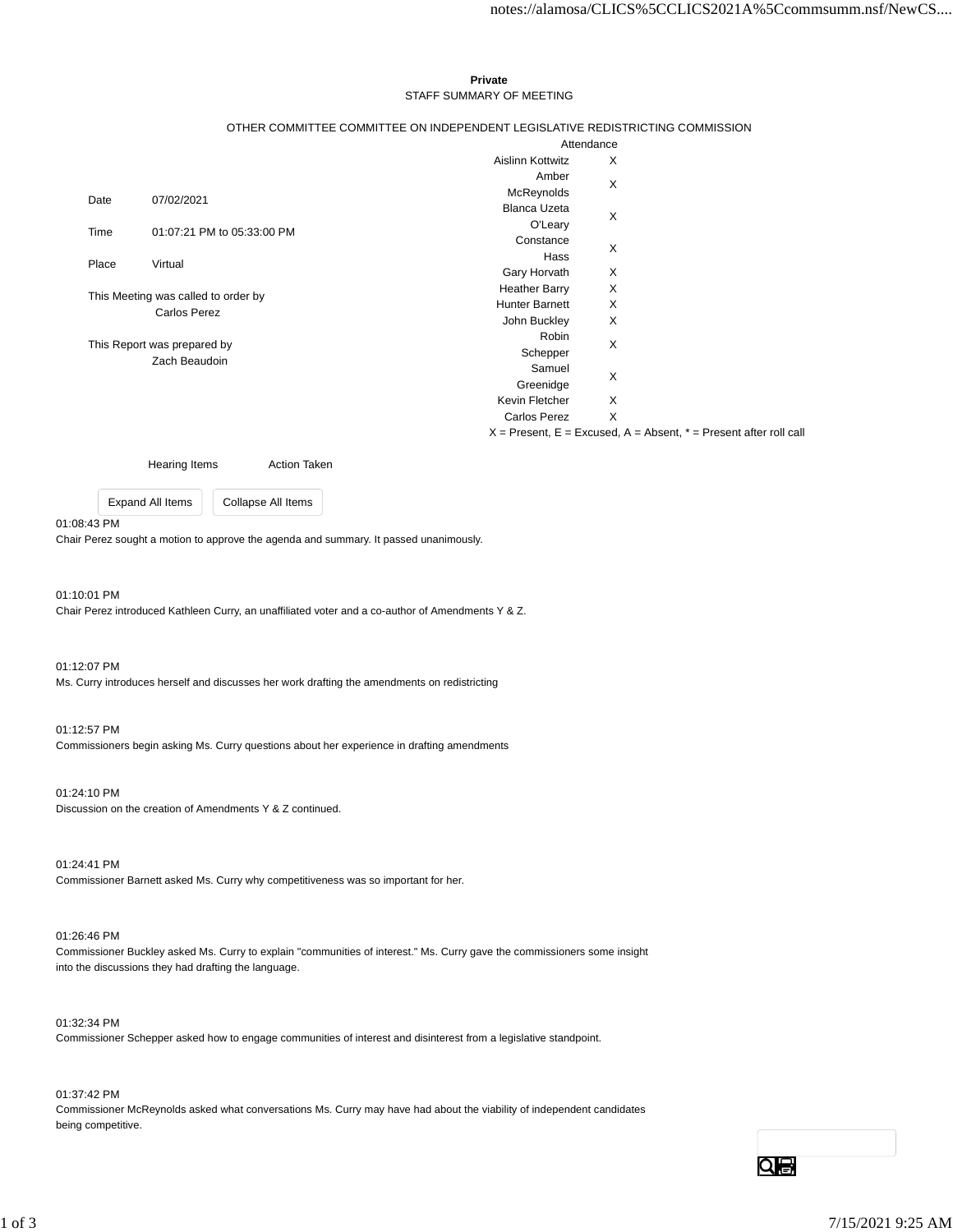# 01:41:10 PM

Commissioner Greenidge asked Ms. Curry about her personal definition of competitiveness.

# 01:50:15 PM

Commissioner Horvath asked Ms. Curry how to account for circumstances where the amendments may need to be updated.

01:51:25 PM The commission's outside counsel gave briefing on legal matters.

01:59:40 PM Legal counsel gave an update on multimple incumbents being drawn into the same district and related points.

02:08:01 PM Commissioner Kottwitz asked legal counsel about the law regarding not truncating existing terms.

02:10:21 PM

Commissioner Buckley moves to go into goes into executive session seconded by Commissioner O'Leary to discuss mathematical population equality and details on the incumbency questions

03:42:11 PM The commission left executive session.

03:42:23 PM Commissioner Fletcher recapped the topic of incarcerated population reallocation that was discussed in executive session.

03:45:34 PM Commissioners began the discussion on the incarcerated population reallocation.

03:55:16 PM Discussion continued on prisoner reallocation.

04:08:12 PM The commission agreed to let Commissioner Fletcher draft a policy for the commissioners to review and staff to consider on prisoner reallocation.

04:10:12 PM Commissioners discussed the schedule for future meetings.

04:18:08 PM Commissioners move on to discussion on the process for commissioners to provide input to staff regarding map boundaries

04:27:22 PM Jessika Shipley, commission staff, gave an overview of feedback requirements and clarified the terminology for commissioners to request map changes.

04:37:17 PM Commissioner Horvath asked how to evaluate public map submissions and the commission discussed options for moving forward.

Qe